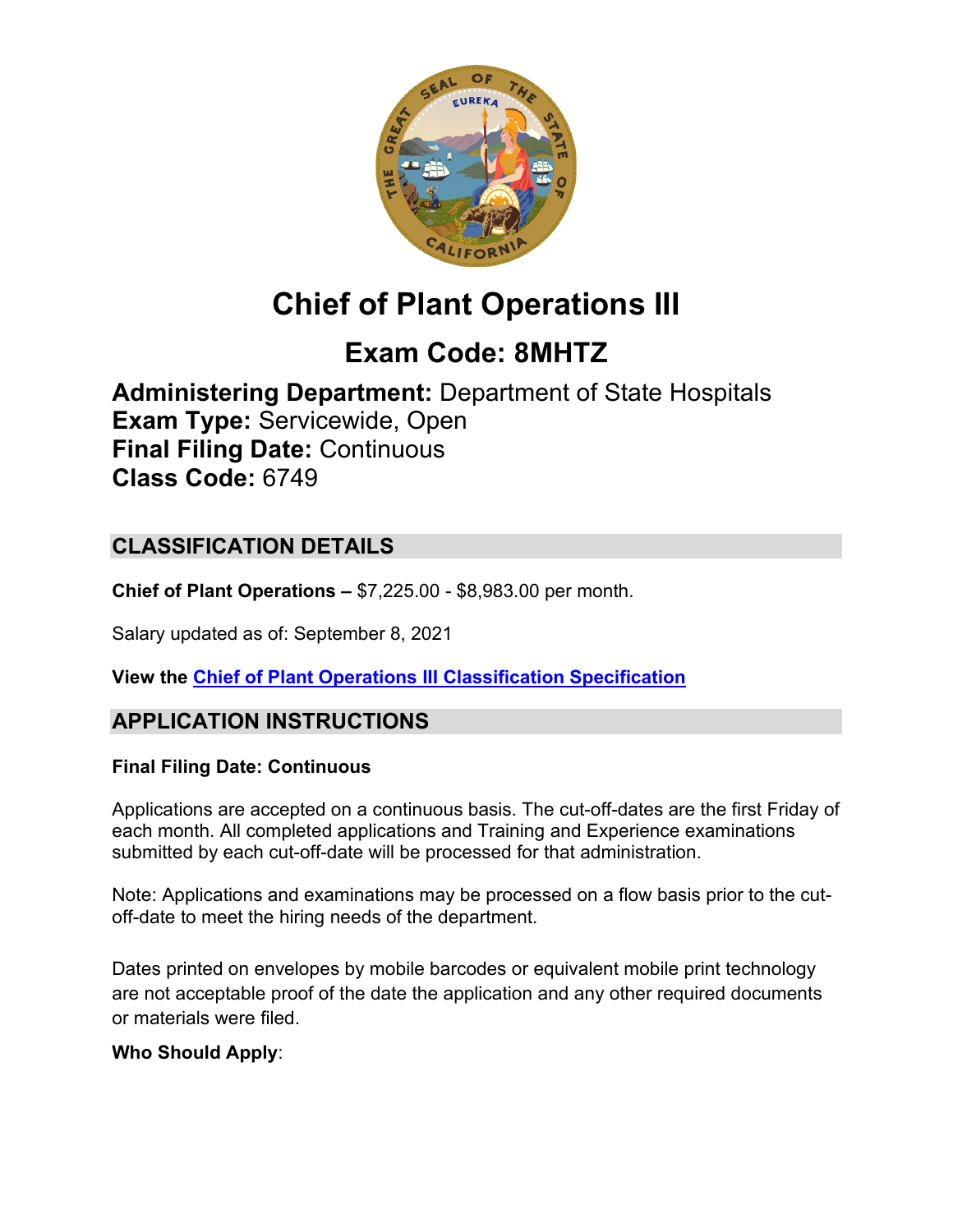Applicants who meet the Minimum Qualifications as stated on this bulletin may apply for and take this examination. Once you have taken this examination, you may not retake it for **twelve (12)** months.

Unless otherwise stated on this bulletin, you must meet the Minimum Qualifications by the Final Filing Date or cut-off-date stated above.

#### **How to Apply**:

Applicants are required to submit an [Examination Application \(STD 678\),](https://jobs.ca.gov/pdf/std678.pdf) found at [www.calcareers.ca.gov,](http://www.calcareers.ca.gov/) either by mail, in person, or via email to the address listed below.

Once your application has been submitted, you must complete the **Training and Experience (T&E)** following the instructions below under, **Taking the Examination.**

Examination Services staff will screen each application. Applicants meeting the minimum qualifications will be admitted into the examination. **Applicants must submit the STD. 678 as well as the T&E. Failure to do so will result in a delay in the examination process.**

#### **The preferred method to apply is by emailing your STD 678 to:**

#### **[ChiefofPlantOperationsIII@dsh.ca.gov](mailto:ChiefofPlantOperationsIII@dsh.ca.gov)**

#### **Electronic signatures are acceptable.**

Indicate the Classification on your Examination Application (STD 678).

You may apply by mail or in person to: Department of State Hospitals – Sacramento Attn: Selection Services Unit, MS-14 1215 O Street Sacramento, CA 95814

Indicate the Classification on your Examination Application (STD 678).

In person hours: Monday through Friday, 8am to 5pm (excluding State holidays)

#### **Special Testing Arrangements:**

If you require assistance or alternative testing arrangements due to a disability, please contact the testing department listed in the Contact Information section of this bulletin.

### **MINIMUM QUALIFICATIONS**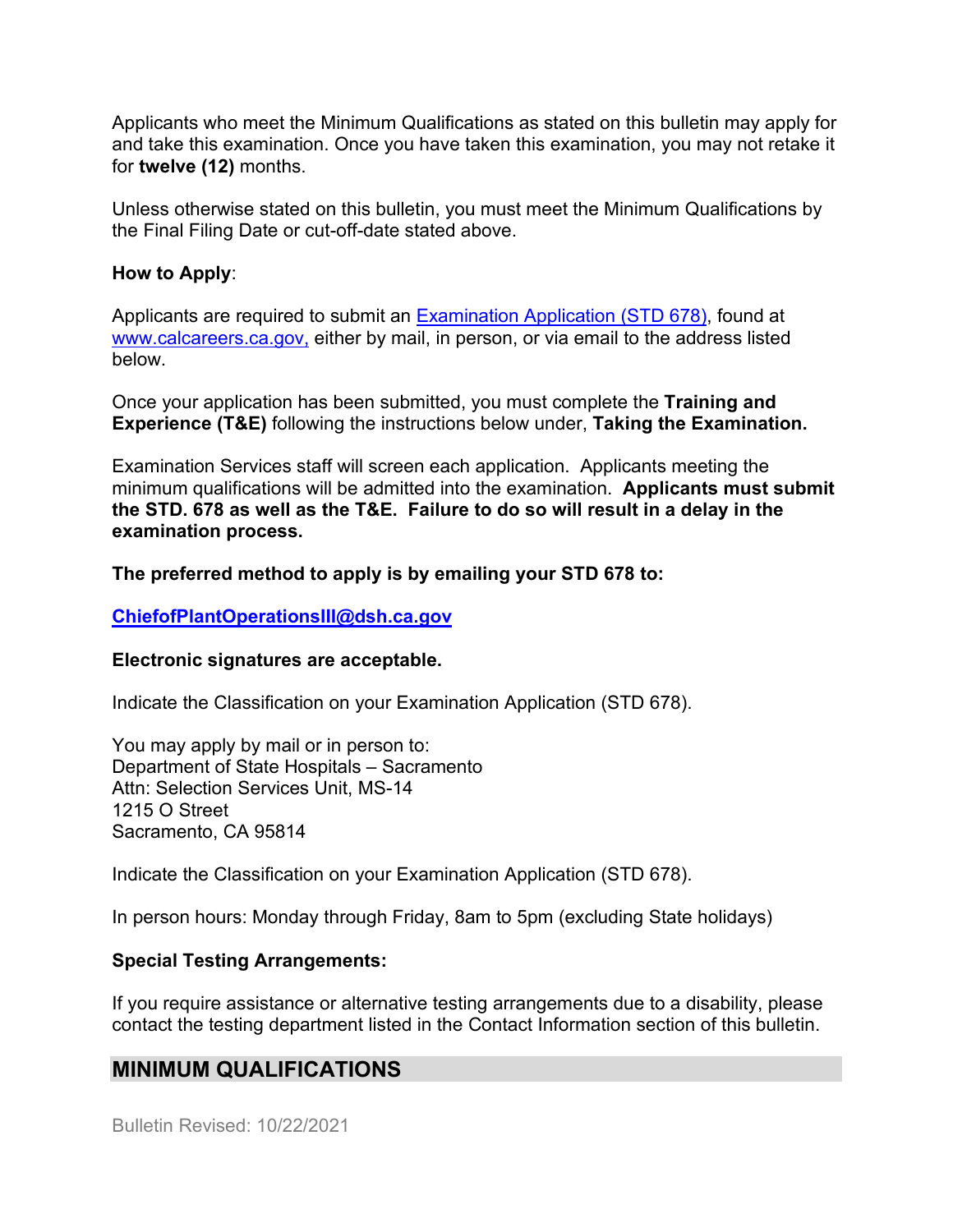All applicants must meet the education and/or experience requirements as stated on this exam bulletin to be accepted into the examination. Part-time or full-time jobs, regardless of whether paid or volunteer positions, and inside or outside California state service will count toward experience.

#### **Either:**

**1.** One year of experience performing the duties of a Chief of Plant Operations II in the California state service; or

**2.** Two years of experience performing the duties of a Chief of Plant Operations I or Chief Engineer II in the California state service; or

**3.** Three years of experience in the California state service performing the duties of a Chief Engineer I or Supervisor of Building Trades; or

**4.** Three years of experience in charge of plant operation, in a facility with a population of at least 2,500 residents and employees and employing a maintenance crew of at least 45 persons, including both stationary engineers and building tradespeople.

## **ADDITIONAL DESIRABLE QUALIFICATIONS**

Education equivalent to completion of the twelfth grade.

### **SPECIAL PERSONAL CHARACTERISTICS**

Willingness to live and work at a State institution; and tact.

### **POSITION DESCRIPTION**

Incumbents in this class are responsible for the maintenance and plant operation of a large State institution or facility.

### **EXAMINATION SCOPE**

This examination consists of the following components:

**Training and Experience Evaluation –** Weighted 100% of the final score. The examination will consist solely of a **Training and Experience Evaluation.** To obtain a position on the eligible list, a minimum score of 70% must be received.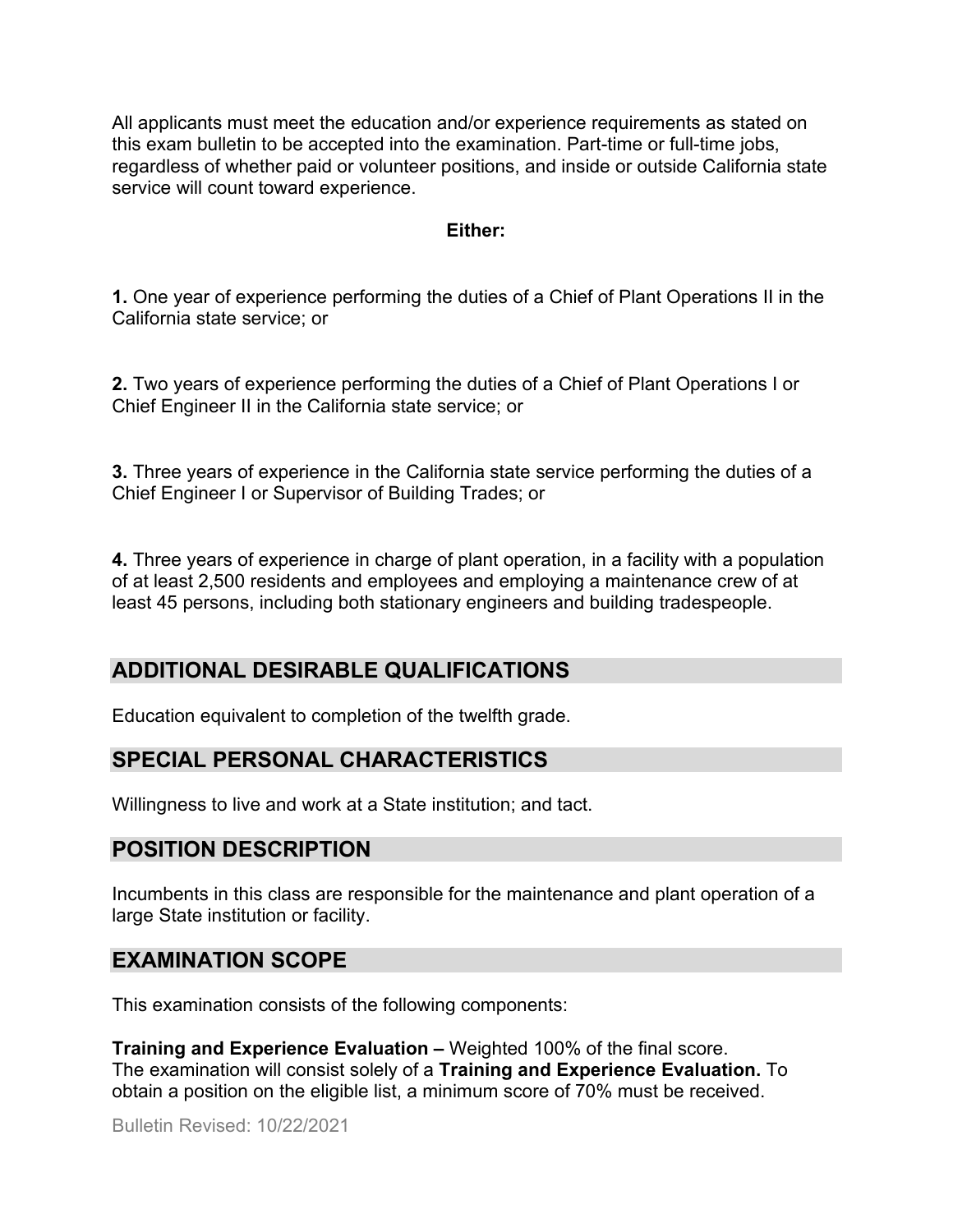In addition to evaluating applicants' relative knowledge, skills, and ability, as demonstrated by quality and breadth of education and/or experience, emphasis in each exam component will be measuring competitively, relative job demands, each applicant's:

## **Knowledge of:**

- 1. Knowledge of Rules and Safety Orders.
- 2. Knowledge of California Administrative Code.
- 3. Knowledge of State Administrative Code, Titles 8, 17, 19, 22, and 24.
- 4. Knowledge of National Fire Protection Association 101.
- 5. Knowledge of Uniform Building Code.
- 6. Knowledge of State Administrative Manual.
- 7. Knowledge of Types of heating, electrical, plumbing, water, refrigeration, sewage, and other mechanical systems and equipment.
- 8. Knowledge of Operation and maintenance of high pressure steam boilers.
- 9. Knowledge of Materials, methods, and tools used in the maintenance of building and grounds.
- 10.Knowledge of Operation of mechanical refrigeration and air-conditioning systems.
- 11.Knowledge of Thermostatic temperature control systems.
- 12.Knowledge of Principles of personnel management and supervision.
- 13.Knowledge of a manager's/supervisor's responsibility for promoting equal opportunity in hiring and employee development and promotion, and for maintaining a work environment that is free of discrimination and harassment.

## **Ability to:**

- 14.Ability to Read and write English at a level required for successful job performance.
- 15.Ability to Direct the work of installing, operating, and maintaining institution Ability to heating, electrical, water, sewage, and other mechanical systems.
- 16.Read, interpret, and work from plans, drawings, and specifications.
- 17.Ability to Make cost estimates of building repairs, maintenance, and mechanical equipment.
- 18.Ability to Plan and direct the work of skilled craftspeople and semiskilled workers.
- 19.Ability to Keep accurate records and prepare reports.
- 20.Ability to Think and act quickly in emergencies.
- 21.Ability to Effectively promote equal opportunity in employment and maintain a work environment that is free of discrimination and harassment.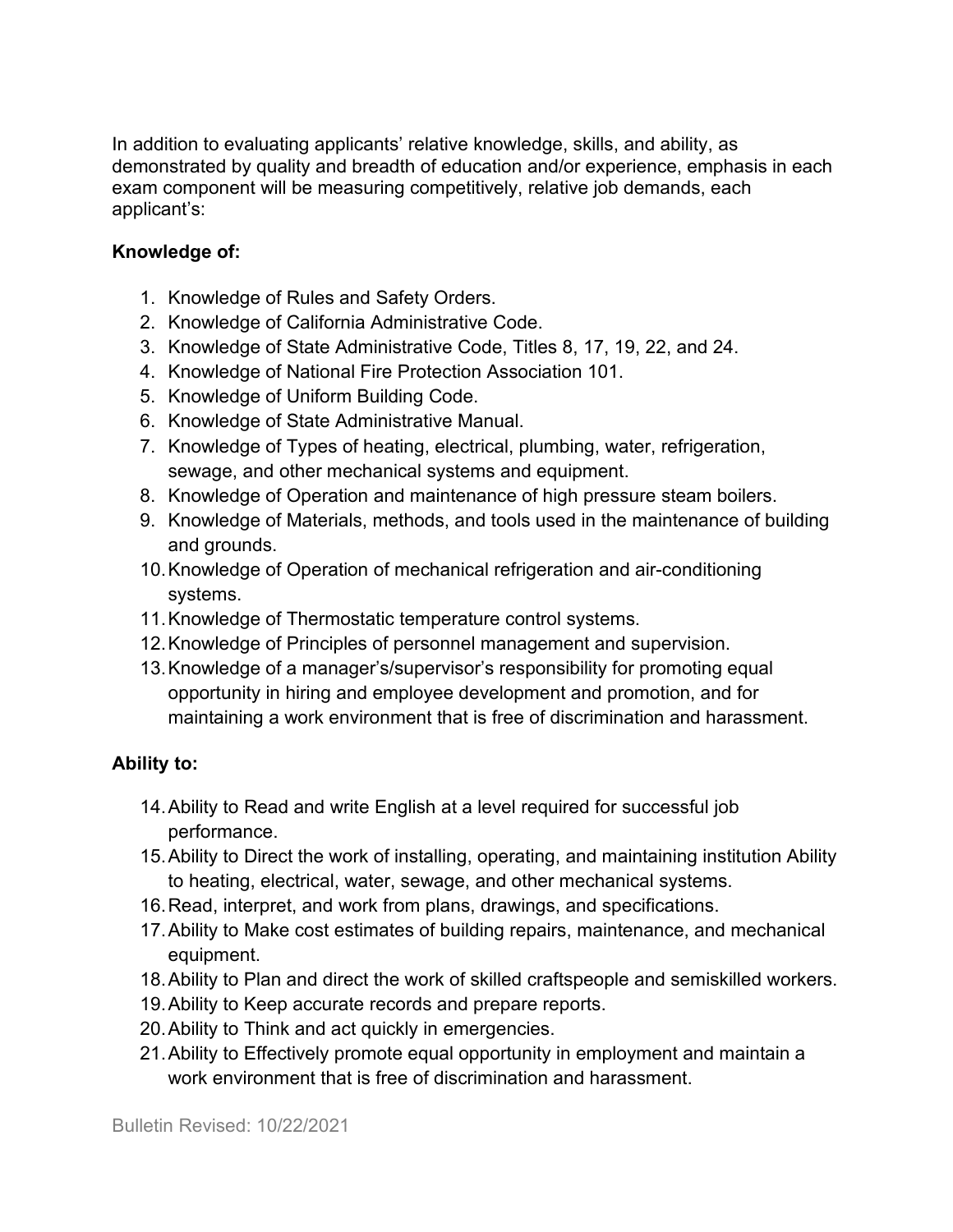# **ELIGIBLE LIST INFORMATION**

A Servicewide, Open eligible list for the **Chief of Plant Operations III** classification will be established for use by all state agencies.

The names of **successful** competitors will be merged onto the eligible list in order of final score regardless of exam date. Eligibility expires **12 months** after it is established. Applicants must then retake the examination to reestablish eligibility.

Veterans' Preference will be granted for this examination. In accordance with Government Codes 18973.1 and 18973.5, whenever any veteran, or widow or widower of a veteran achieves a passing score on an open examination, he or she shall be ranked in the top rank of the resulting eligible list.

Veterans status is verified by the California Department of Human Resources (CalHR). Information on this program and the Veterans' Preference Application (Std. form 1093) is available online at the following website:

<https://www.jobs.ca.gov/CalHRPublic/Landing/Jobs/VeteransInformation.aspx>

Additional information on veteran benefits is available at the Department of Veterans Affairs.

Career credits are not granted for examinations administered on an Open or Promotional basis.

# **PREPARING FOR THE EXAMINATION**

Here is a list of suggested resources to have available prior to taking the exam.

- 1. **Employment History:** Employment dates, job titles, organization names and addresses, names of supervisors or persons who can verify your job responsibilities, and phone numbers of persons listed above.
- 2. **Education:** School names and addresses, degrees earned, dates attended, courses taken (verifiable on a transcript), persons or office who can verify education, and phone numbers of persons or offices listed above.
- 3. **Training:** Class titles, certifications received, names of persons who can verify your training, and phone numbers of persons listed above.

# **TAKING THE EXAMINATION**

**To be considered as a candidate, step 1 and 2 must be completed.**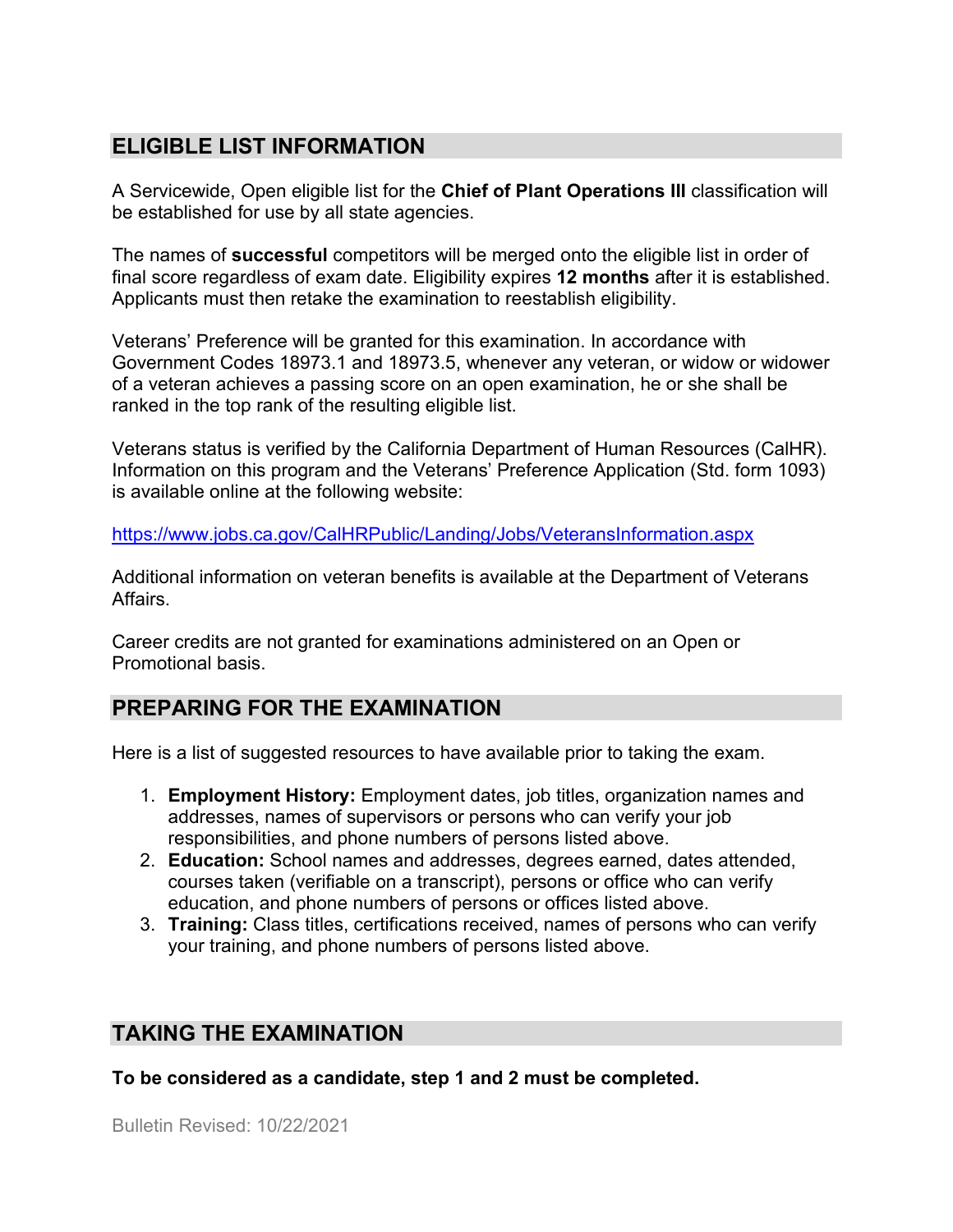- **If step 1 and 2 are not completed; the application will not be reviewed and/or the examination will not be scored.**
- **After you complete steps 1 and 2, the application will be reviewed to determine that the Minimum Qualifications are met, then the examination will be processed and you will receive your results by mail within 4 - 6 weeks of the cut-off date stated above.**

**NOTE: Sending an application for a job or position is NOT the same process as sending an application for this examination.**

**Step 1. Submit your application following the instructions above.**

**Step 2. [Click on this link to take the Chief of Plant Operations III](https://www.surveymonkey.com/r/86CKKHV) examination.**

## **TESTING DEPARTMENTS**

Department of State Hospitals

## **CONTACT INFORMATION**

Questions relating to this exam should be directed to:

Department of State Hospitals Selection Services Unit Monday through Friday, 8am to 5pm (excluding State Holidays) Phone: 916-651-8832 Email: [ChiefofPlantOperationsIII@dsh.ca.gov](mailto:ChiefofPlantOperationsIII@dsh.ca.gov)

California Relay Service: 1-800-735-2929 (TTY), 1-800-735-2922 (Voice). TTY is a Telecommunications Device for the Deaf, and is reachable only from phones equipped with a TTY Device.

# **EQUAL OPPORTUNITY EMPLOYER**

The State of California is an equal opportunity employer to all, regardless of age, ancestry, color, disability (mental and physical), exercising the right of family care and medical leave, gender, gender expression, gender identity, genetic information, marital status, medical condition, military or veteran status, national origin, political affiliation, race, religious creed, sex (includes pregnancy, childbirth, breastfeeding, and related medical conditions), and sexual orientation.

## **DRUG-FREE STATEMENT**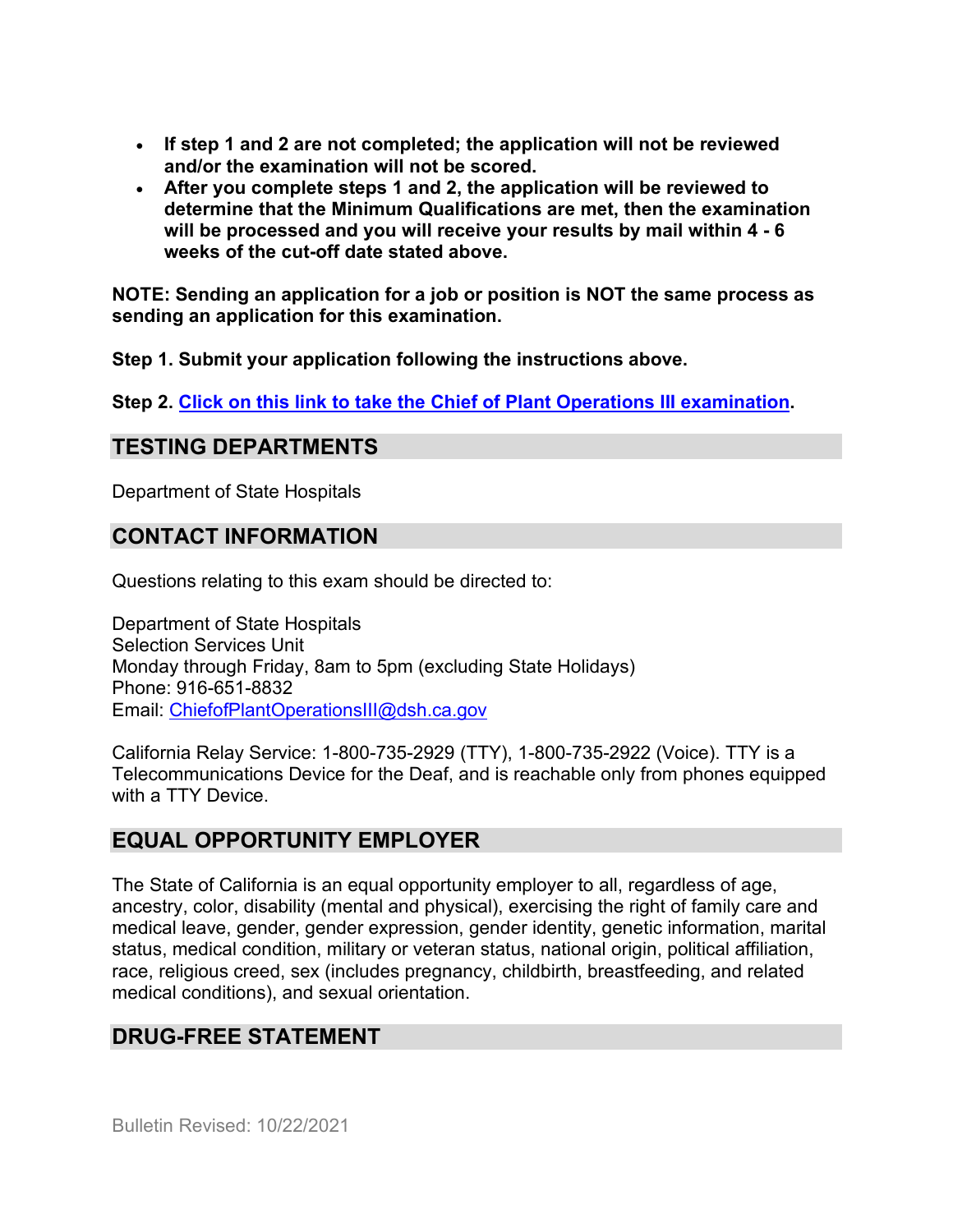It is an objective of the State of California to achieve a drug-free State work place. Any applicant for State employment will be expected to behave in accordance with this objective, because the use of illegal drugs is inconsistent with the law of the State, the rules governing civil service, and the special trust placed in public servants.

## **GENERAL INFORMATION**

Examination and/or Employment Application (STD 678) forms are available at the California Department of Human Resources, local offices of the Employment Development Department, and through your CalCareer Account at the following website:

#### **http://www.CalCareers.ca.gov/**

If you meet the requirements stated on this examination bulletin, you may take this examination, which is competitive. Possession of the entrance requirements does not assure a place on the eligible list. Your performance in the examination described in this bulletin will be rated against a predetermined job-related rating, and all applicants who pass will be ranked according to their score.

The Department of State Hospitals reserves the right to revise the examination plan to better meet the needs of the service, if the circumstances under which this examination was planned change. This examination may be canceled by the Department of State Hospitals at any time prior to the establishment of the employment list. Such revision or cancelation will be in accordance with civil service laws and rules and all applicants will be notified.

General Qualifications: Applicants must possess essential personal qualifications including integrity, initiative, dependability, good judgement, the ability to work cooperatively with others, and a state of health consistent with the ability to perform the assigned duties of the class. A medical examination may be required. In open examinations, investigation may be made of employment records and personal history and fingerprinting may be required.

Eligible Lists: Eligible lists established by competitive examination, regardless of date, must be used in the following order: 1) sub-divisional promotional, 2) departmental promotional, 3) multi-departmental promotional, 4) servicewide promotional, 5) departmental open, 6) open. When there are two lists of the same kind, the older must be used first. Eligible lists will expire in one to four years unless otherwise stated on the bulletin.

High School Equivalence: Equivalence to completion of the  $12<sup>th</sup>$  grade may be demonstrated in any one of the following ways: 1) passing the General Education Development (GED) Test; 2) completion of 12 semester units of college-level work; 3) certification form the State Department of Education, a local school board, or high school authorities that the competitor is considered to have education equivalent to